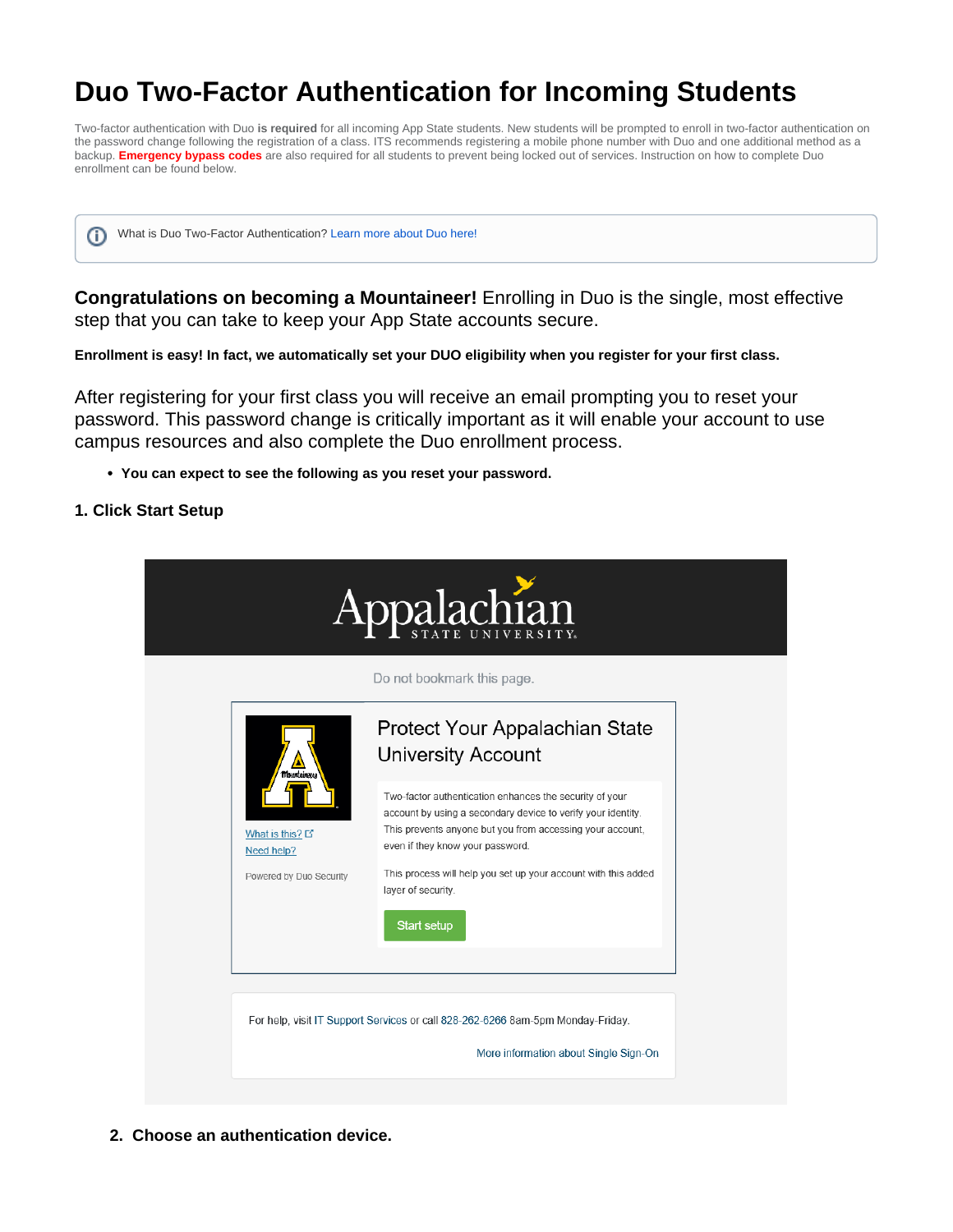**We recommend adding a mobile phone as the primary device, for portability and ease of use. Please contact the Help Desk at 828-262-6266 Option 1, if this is a concern and we can discuss alternate authentication options.** 

|                         | Do not bookmark this page.                                                                |  |
|-------------------------|-------------------------------------------------------------------------------------------|--|
|                         | What type of device are you<br>adding?                                                    |  |
|                         |                                                                                           |  |
| <b>Mourtainees</b>      | Mobile phone RECOMMENDED                                                                  |  |
|                         | Tablet (iPad, Nexus 7, etc.)                                                              |  |
| What is this? D         | Landline                                                                                  |  |
| Need help?              | Security Key (YubiKey, Feitian, etc.)<br>Requires Chrome, Firefox, Safari, or Edge to use |  |
| Powered by Duo Security | Security Keys.                                                                            |  |
|                         | Touch ID                                                                                  |  |
|                         | Requires Chrome on macOS to use Touch ID.                                                 |  |
|                         | Continue                                                                                  |  |
|                         |                                                                                           |  |

**3. Enter the cellular phone number including the area code of the device and confirm by checking the box.**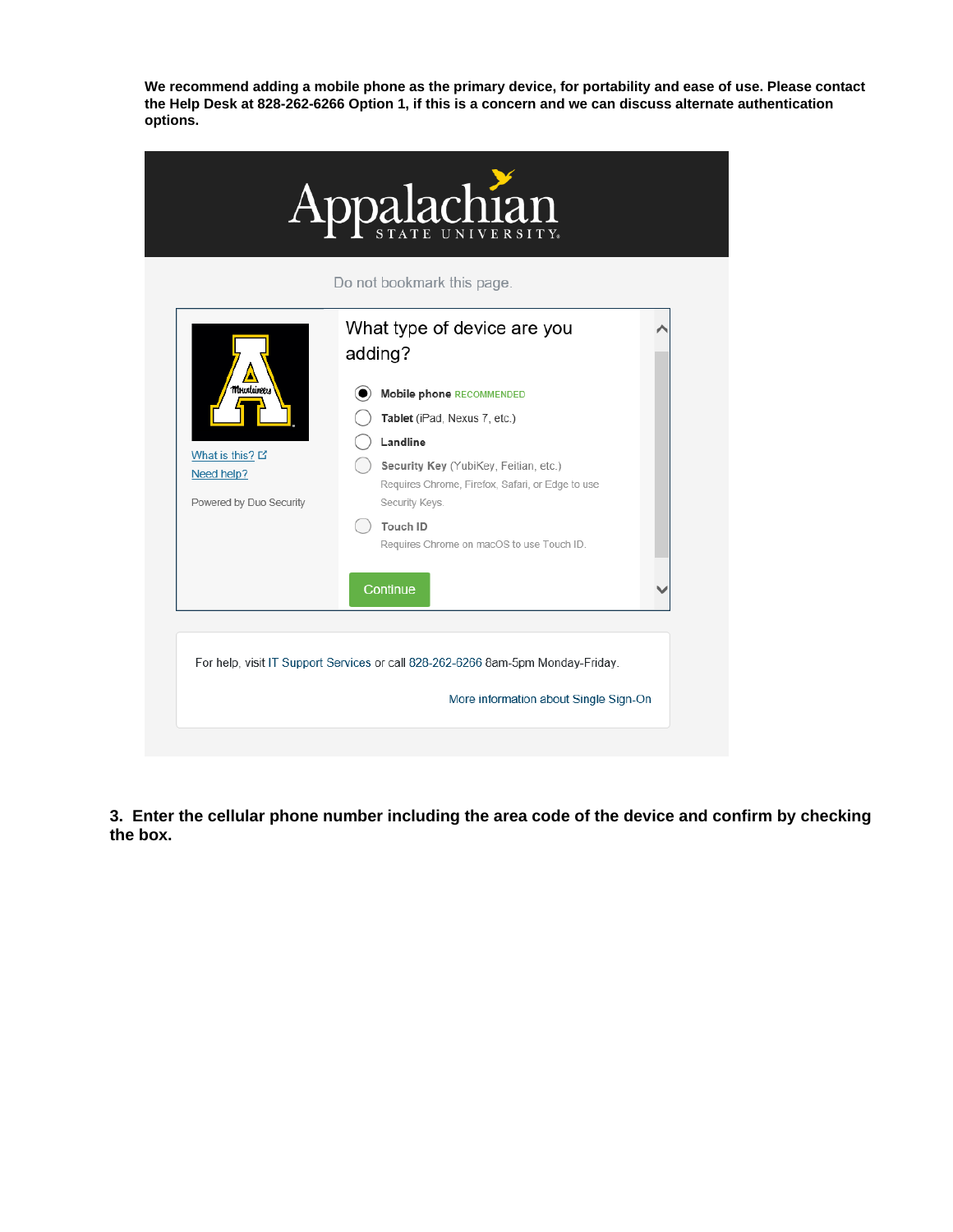

| <b>Mourtainee</b><br>What is this? L'<br>Need help?<br>Powered by Duo Security | Enter your phone number<br><b>United States</b><br>$\check{ }$<br>2012345678<br>$+1$<br>Example: (201) 234-5678<br>You entered (201) 234-5678. Is this the correct<br>M<br>number?<br><b>Back</b><br>Continue |
|--------------------------------------------------------------------------------|---------------------------------------------------------------------------------------------------------------------------------------------------------------------------------------------------------------|
|                                                                                | For help, visit IT Support Services or call 828-262-6266 8am-5pm Monday-Friday.<br>More information about Single Sign-On                                                                                      |

**4. Choose the type of phone.**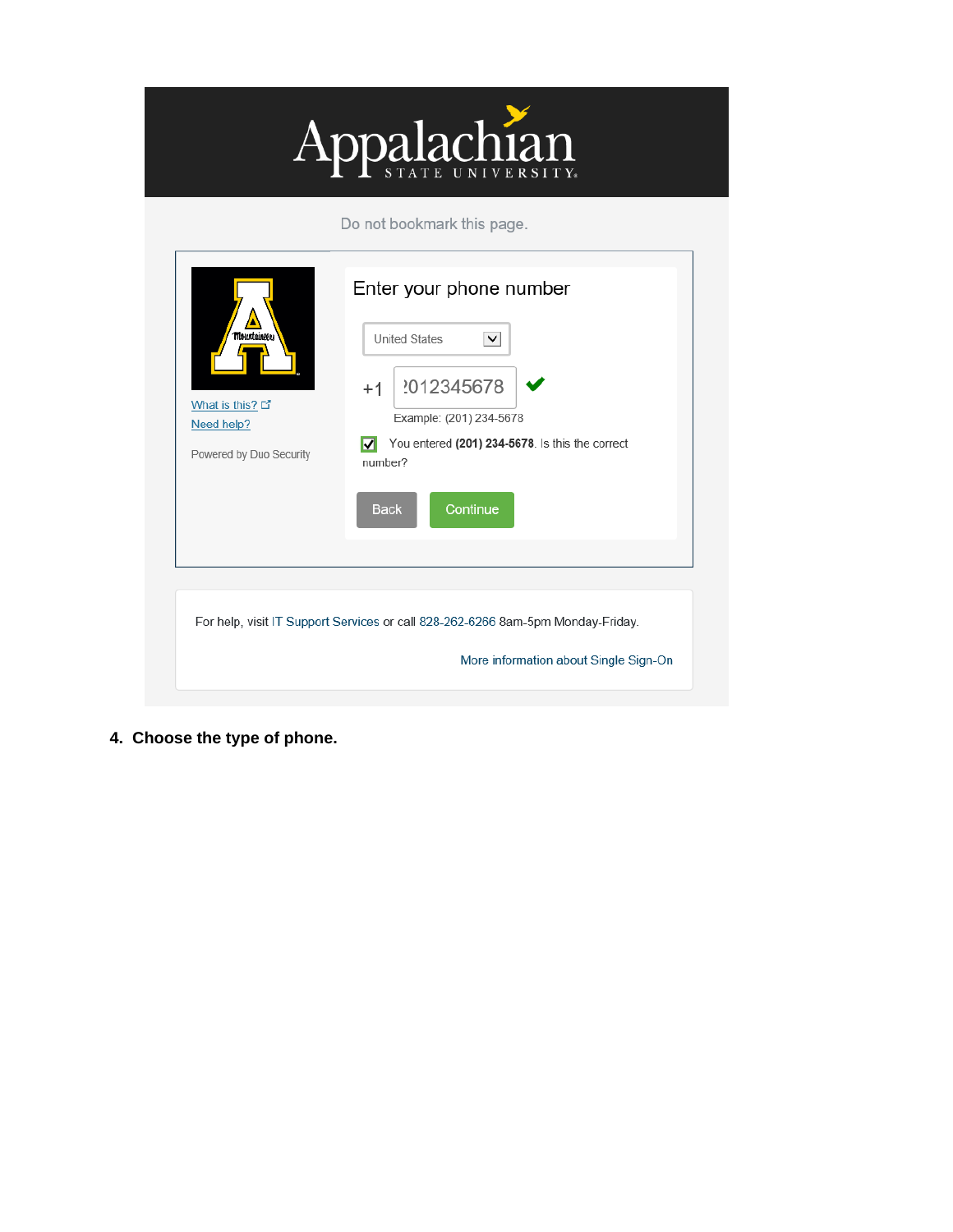

| <b>Mountaineess</b>                                      | What type of phone is 201-234-<br>5678?                                                                                  |
|----------------------------------------------------------|--------------------------------------------------------------------------------------------------------------------------|
| What is this? D<br>Need help?<br>Powered by Duo Security | iPhone<br>Android<br><b>Windows Phone</b><br>Other (and cell phones)<br><b>Back</b><br>Continue                          |
|                                                          | For help, visit IT Support Services or call 828-262-6266 8am-5pm Monday-Friday.<br>More information about Single Sign-On |

**5. Install Duo Mobile on your cellular phone from the Google Play Store or Apple App Store. \*Plea se allow notifications\***



**6. When App installation is finished, click "I have Duo Mobile Installed"**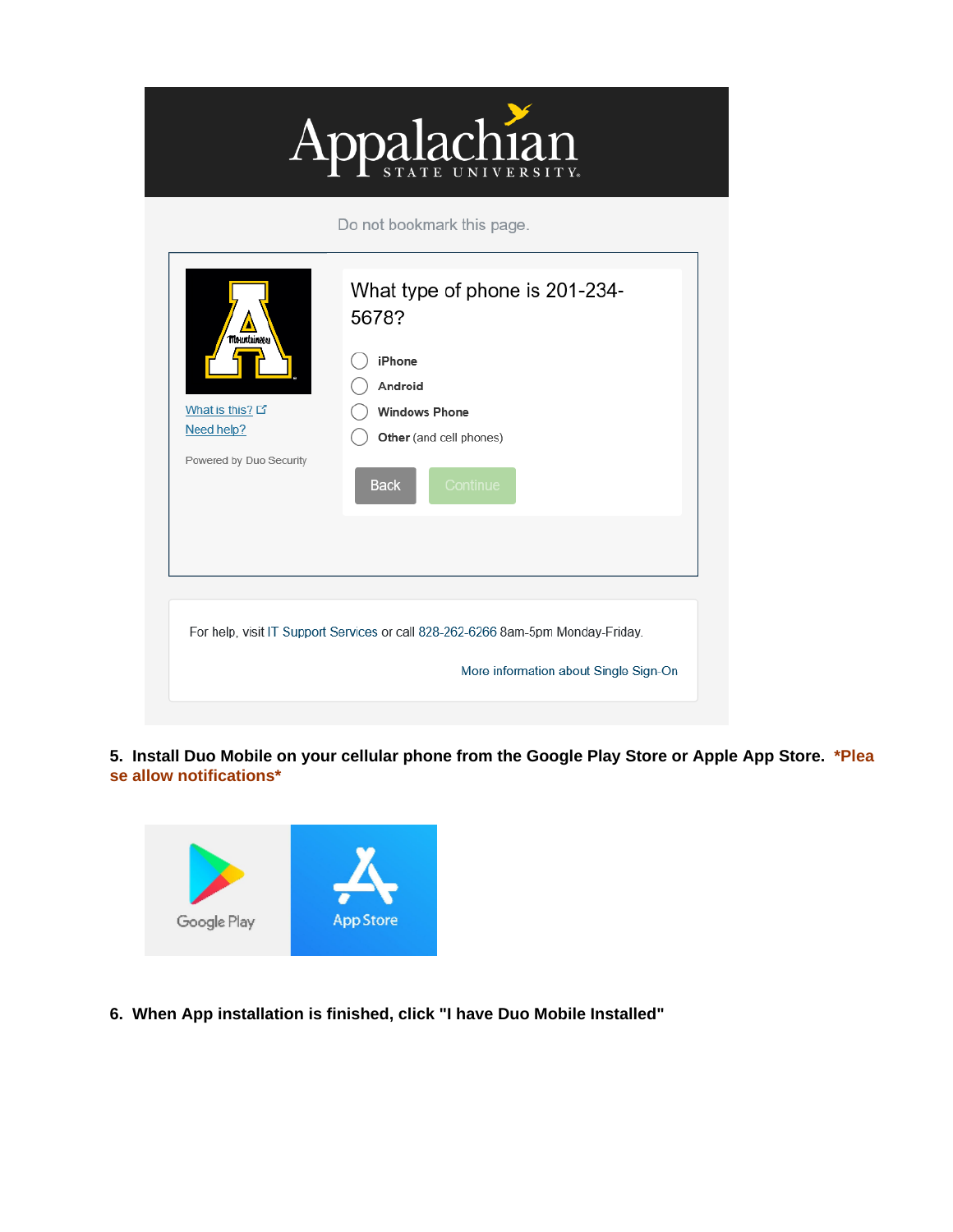

For help, visit IT Support Services or call 828-262-6266 8am-5pm Monday-Friday.

**7. If completing this process on a cell phone the device activation is automatic and you will see that your App State account is now visible in the Duo Mobile App. Device enrollment is complete!** 

More information about Single Sign-On

**8. If completing this process on a computer you will be given an activation bar code to scan with the Duo Mobile App on your phone. Open the Duo Mobile app, click add account, and scan the barcode by holding the phone camera 8-12 inches from the code. If your camera is not activated click on the plus + on the Duo Mobile App to activate the camera.**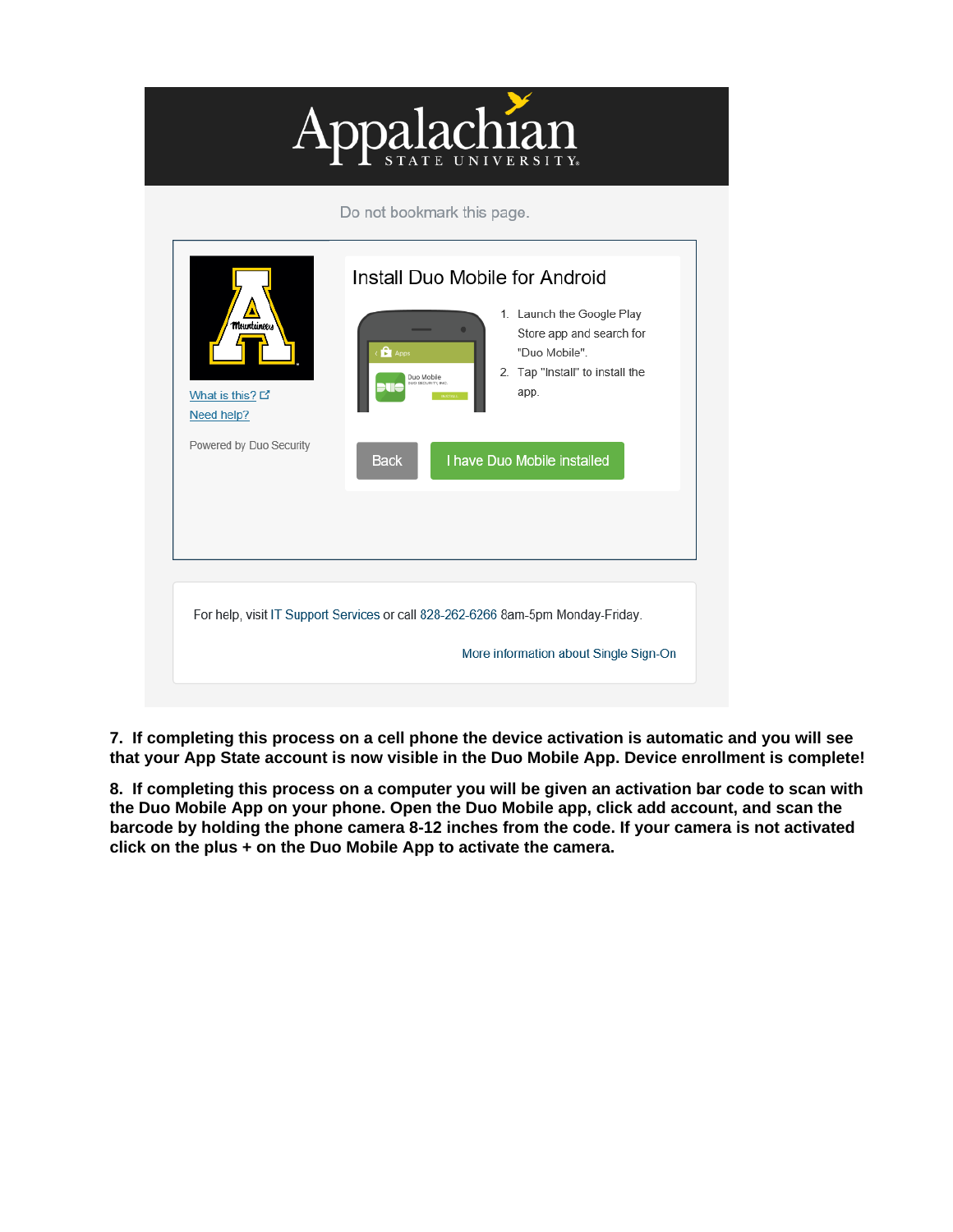

| <b>Mountaineess</b><br>What is this? L'<br>Need help?<br>Powered by Duo Security                                         | <b>Back</b> | Activate Duo Mobile for Android<br>1. Open Duo Mobile.<br>2. Tap the "+" button.<br>3. Scan this barcode.<br>Email me an activation link<br>instead.<br>Continue |  |  |  |
|--------------------------------------------------------------------------------------------------------------------------|-------------|------------------------------------------------------------------------------------------------------------------------------------------------------------------|--|--|--|
| For help, visit IT Support Services or call 828-262-6266 8am-5pm Monday-Friday.<br>More information about Single Sign-On |             |                                                                                                                                                                  |  |  |  |

**9. Create Emergency Bypass Codes! Now that your mobile device is enrolled in Duo, it is recommended that you generate emergency bypass codes for use when you forget your phone, the battery is dead, or cellular service is not adequate. Bypass codes can be requested from [any](https://ovzve25-77.appstate.edu/)  [login prompt.](https://ovzve25-77.appstate.edu/) Simply click on "Enter a Passcode" and "Text me new codes" from the blue bar.**